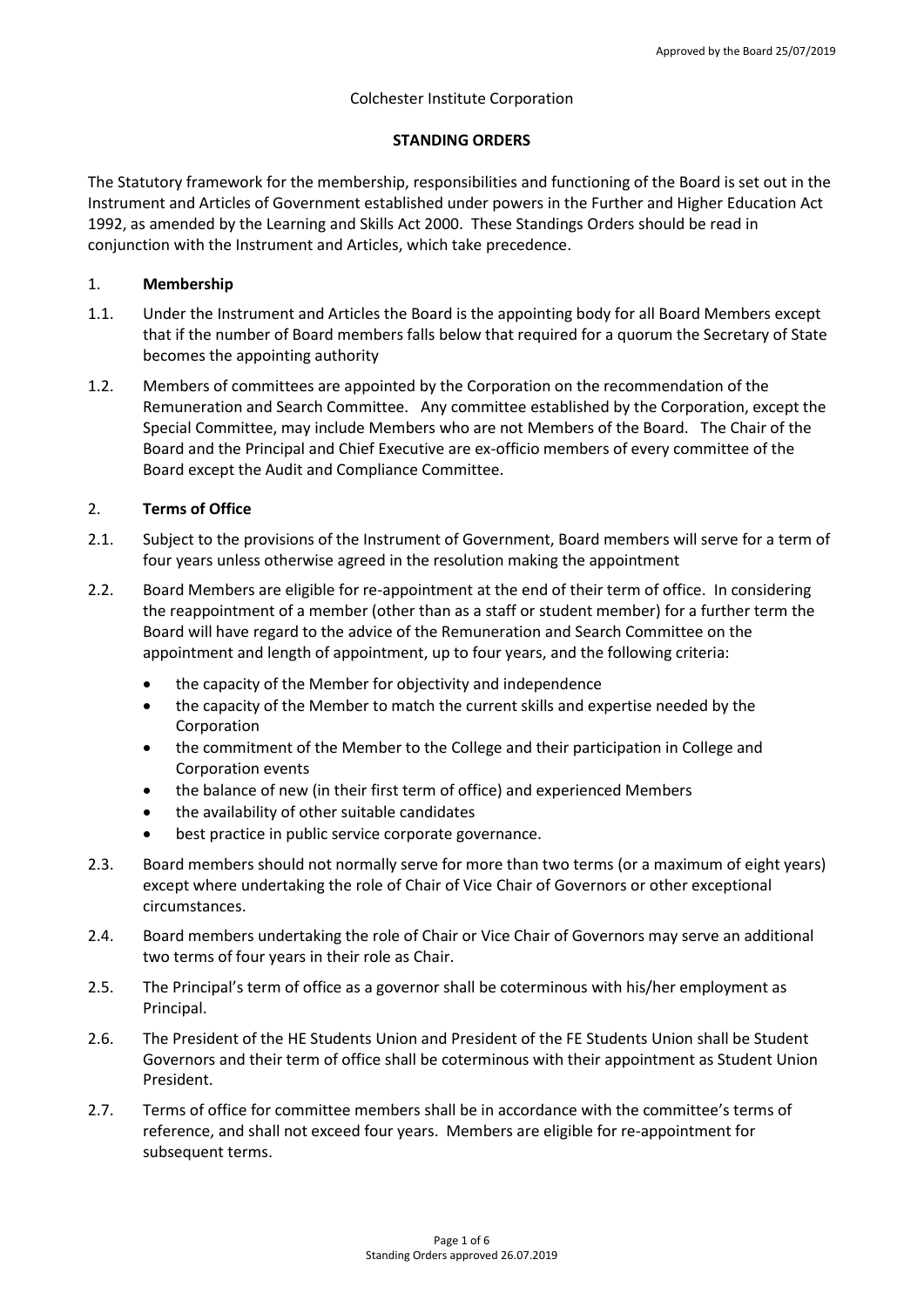# 3. **Chair and Vice Chair**

- 3.1. The Chair and Vice Chair are appointed by the Board from amongst its membership. The Principal, staff or student members may not be appointed as Chair or Vice Chair but may take part in the appointment process.
- 3.2. The period of office shall be determined by the Board at the time the appointment is made, but shall not exceed the member's unexpired period of office as a Board member.
- 3.3. The Clerk will invite nominations for the post of Chair and Vice Chair; members may self-nominate. The appointment shall be by election at the last meeting of the Board before the expiry of the term of office of the current post holder of, if the post holder resigns between meetings, the first meeting thereafter unless for the purposes of succession planning the Board agrees to make an earlier appointment of a Chair Elect. The appointment of a Chair Elect shall not be made earlier than six months before the end of the term of office of the Chair.
- 3.4. At the expiry of their term of office the Chair or Vice Chair shall be eligible for reappointment. The re-appointment of the Chair beyond two terms of four years, or equivalent, should be regarded as exceptional.
- 3.5. Committee chairs are appointed by the Board, on the recommendation of the Remuneration and Search Committee.

# 4. **Quorum**

- 4.1. The quorum for Board meetings is at least 40% of the number of members in post rounded to the nearest whole number.
- 4.2. Should a meeting become in-quorate in the course of business, the meeting shall terminate; those Members remaining may continue a discussion of the unfinished business of the meeting, but shall not act as the Board. A note of the discussion shall be kept and reported to the next quorate meeting of the Board. It is open to the Chair to call a special meeting of the Board to undertake the remaining business or to defer consideration of unfinished business to the next ordinary meeting.
- 4.3. The quorum for committees is a decision of the Board and is as set out in the Committee's Terms of Reference.

## 5. **Agenda and Papers**

- 5.1. The Clerk shall prepare the agenda in consultation with the Chair and Principal. It will be despatched, together with all relevant papers to all Board Members and members of the College Executive (CE) at least seven days before the meeting.
- 5.2. Only the business on the agenda will be discussed except for urgent matters which the Corporation agrees may be considered under "any other urgent business".

## 6. **Schedule of Meetings**

The Clerk shall prepare a schedule of meetings each year by the end of June for the ensuing academic year.

# 7. **Special Meetings**

- 7.1. Special meetings of the Board may be called by the Chair, or in his/her absence the Vice Chair, or by five members who shall in writing ask the Clerk to call a special meeting and give the reasons for their request and the subject(s) for the agenda of the meeting.
- 7.2. Special meetings of a committee may be called by the Chair of the Board or the Chair of the Committee, or by at least 40% of the members of the Committee.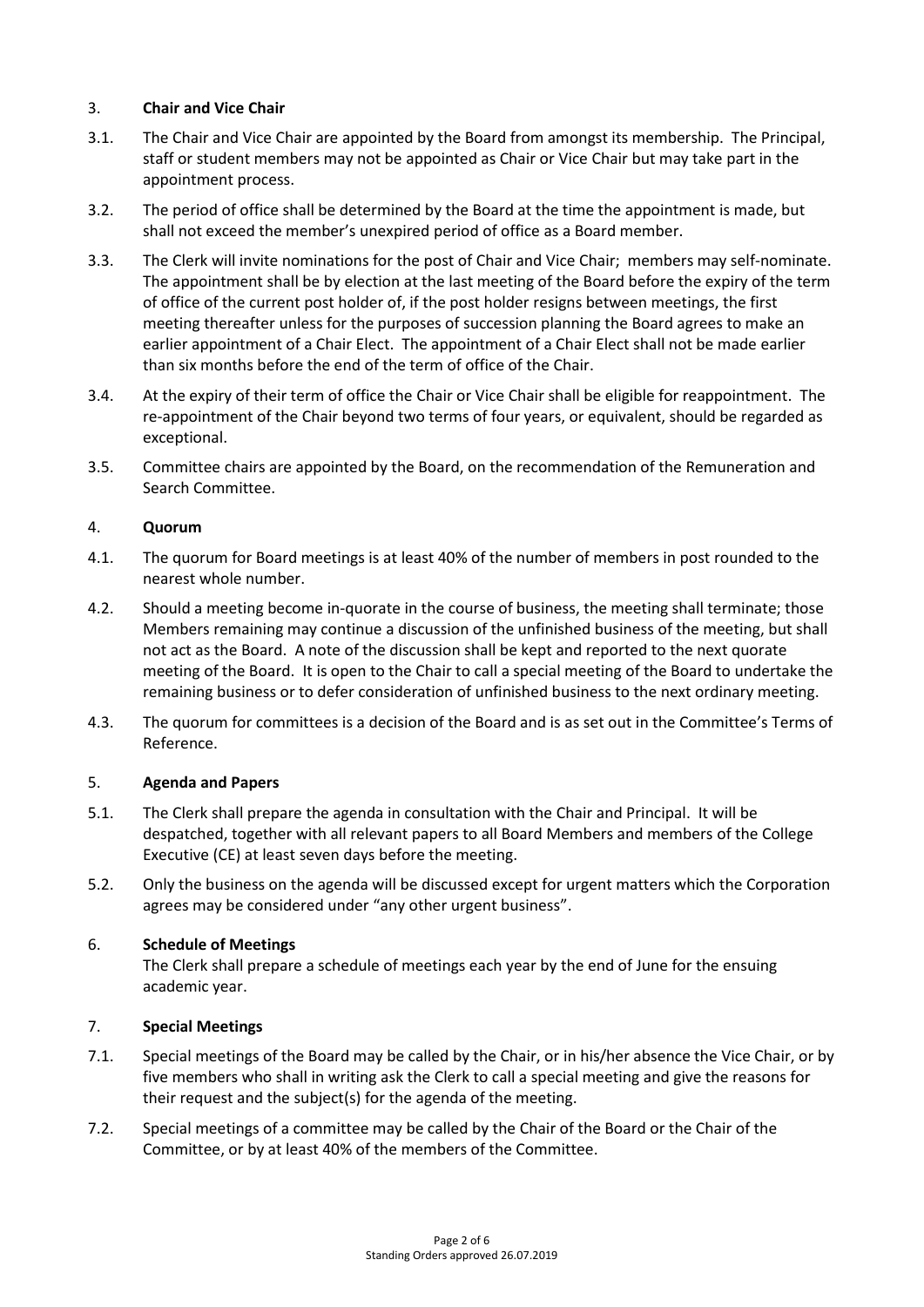## 8. **Attendance**

- 8.1. The Corporation sees attendance at and participation in meetings of the Corporation and its Committees as an important element in the fulfilment of members' responsibilities.
- 8.2. Apologies for non-attendance at meetings should always be proffered in the case of unavoidable absence and should be conveyed to the Clerk.
- 8.3. Any Corporation/Committee member absent from meetings for a period of six months without good reason may be required by the Corporation to resign. If the Corporation is considering this course of action, the Member will be notified and given an opportunity to justify his/her absence. Any response from the Member will be referred to the next available meeting of the Corporation so that due consideration may be given to continuation or termination of the individual's membership. The individual concerned may attend this meeting.

## 9. **Attendance of non- members**

- 9.1. If an external co-opted member is appointed Chair of the Audit and Compliance Committee, that person shall have the right to attend and address all meetings of the Corporation Board, and will receive a set of all Board papers for information.
- 9.2. Individual Colchester Institute staff and professional advisers may attend at the invitation of the Chair for all or part of the meeting.
- 9.3. For certain business members of the College Management who normally attend the meeting may be required to leave the meeting by the Chair. This will include discussion of personal business or confidential items where it is sensible to limit attendance to those who need to know.
- 9.4. Individual Colchester Institute staff, Board members who are not members of the Committee and professional advisers may attend Committee meetings at the invitation of the Committee Chair for all or part of the meeting.

## 10. **Public Access to Meetings**

- 10.1. The meetings of the Board are not public meetings; members of the public, in any capacity, may not attend meetings except when they are individually invited to do so by the Chair.
- 10.2. Members of the public will not normally be admitted to committee meetings unless invited by the relevant Chair as advisers.

## 11. **Proceedings at Meetings**

- 11.1. The Chair will ensure that all members have equality of opportunity to express their views.
- 11.2. No resolution of the members may be rescinded or varied at a subsequent meeting unless consideration of the rescission or variation is a specific item of business on the agenda for that meeting

## 12. **Right to Speak**

- 12.1. Members and non members attending the meeting have the right to speak at the invitation and discretion of the Chair.
- 12.2. Presenters of papers or formally laid propositions shall have normal rights of reply to debate.

## 13. **Closure of Debate**

When it appears to the Chair that there has been sufficient Member debate he or she may close the item and proceed to call for a decision.

## 14. **Consensus**

Where there appears to be a consensus the Chair may announce it without calling a vote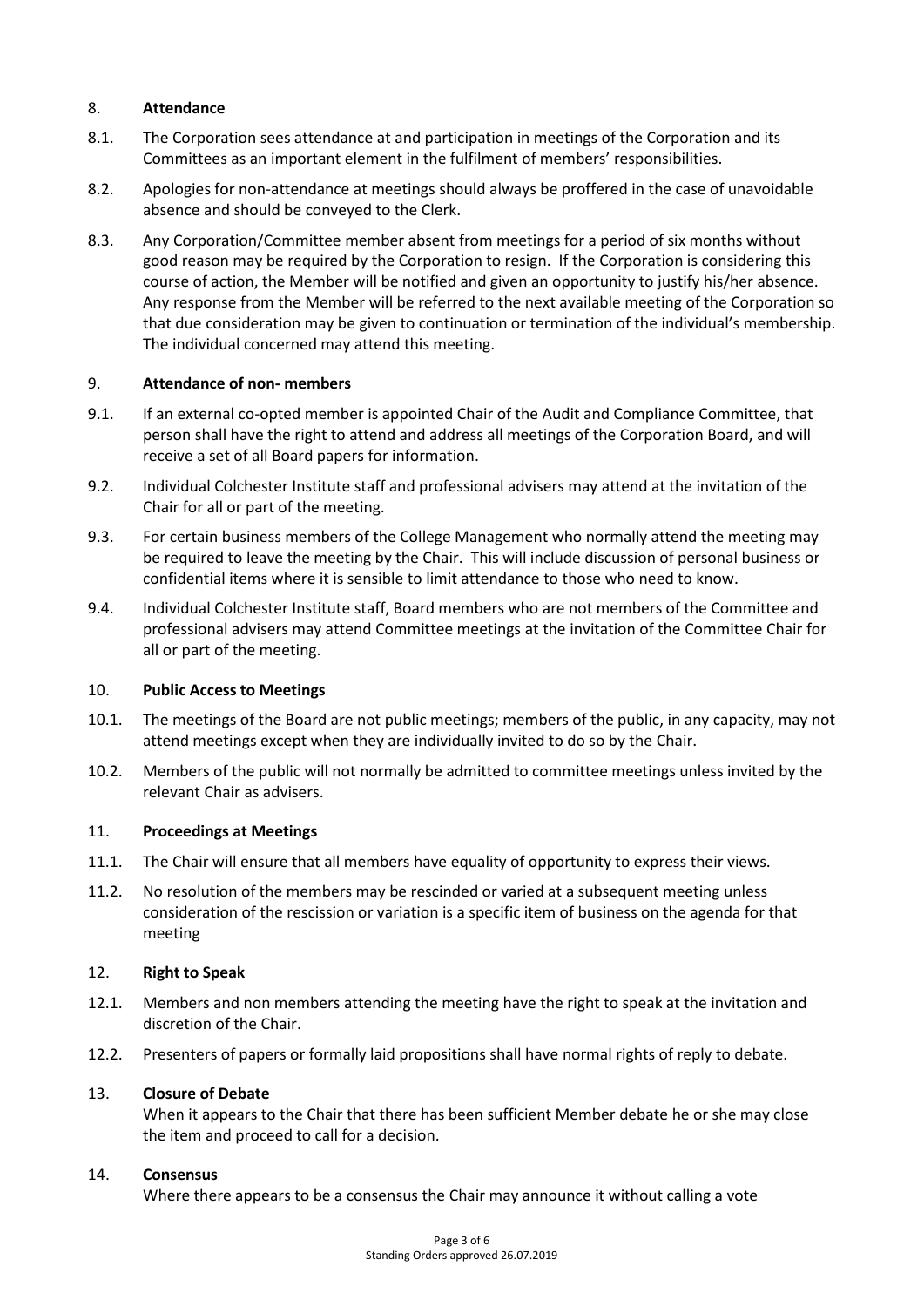# 15. **Voting**

- 15.1. Only members present and entitled to vote may vote. A member may not vote by proxy or by way of postal vote, but members who will be absent from a meeting may make their views known in writing on any issue.
- 15.2. Voting shall be by a show of hands, unless a majority of members present vote for a secret ballot.
- 15.3. Votes will be carried by a simple majority. In the event of an equal division of votes the Chair shall have a second or casting vote.
- 15.4. Members must vote according to their own conscience. They must not vote to represent the views of other bodies of individuals.
- 15.5. The decisions of the Corporation are binding on all members.

# 16. **Dissent**

The principle of "collective cabinet responsibility" is accepted; but a Member who so wishes may ask for his/her dissent to be recorded.

# 17. **Minutes**

- 17.1. Draft minutes shall be prepared by the Clerk as soon as possible after the meeting. The Principal will be given the opportunity to comment on the draft.
- 17.2. When the Chair has cleared the draft, they will be published in accordance with the agreed practice (see Publication of Minutes and Papers Policy).
- 17.3. Minutes shall be approved at the next ordinary meeting of the Board. Minutes of Part I meetings that have been approved by the meeting and signed by the Chair will be published in accordance with the agreed practice. Part II minutes are confidential to Board members personally unaffected and to appropriate staff. Requests for access under the provisions of the Freedom of Information Act will be considered in accordance with the College Policy on access to information not contained in the Publication Scheme.
- 17.4. Minutes of all Committees will be sent to all Board Members with the agenda for the next Board meeting. Part II minutes of Committees will be sent out as Part II Board papers.

## 18. **Public Statements**

- 18.1. Members of the Corporation should be aware of the potential damaging effects of public statements and seek advice where appropriate. Individual members, except the Chair, Vice Chair and Principal, do not have the authority to make statements on behalf of the College or Corporation without the express permission of the Corporation.
- 18.2. Members should use social networking sites responsibly and ensure that neither their personal/ professional reputation, nor the College's reputation, is compromised by inappropriate postings.

## 19. **Expenses, General**

- 19.1. Expenses may be claimed in accordance with the Financial Regulations and Associated Procedures (FRAP).
- 19.2. All claims should be supported, where applicable by receipts. Claims should be submitted promptly to the Clerk who has authority to approve claims for payment except that the Chair of the Board may require to approve the claims from the Principal and Chief Executive.

## 20. **Expenses, Travel**

20.1. All air travel and all overseas travel shall be approved, in advance by the Chair of the Board. Where two or more Members with or without staff are attending the same event, subject to convenience they will be expected to travel together.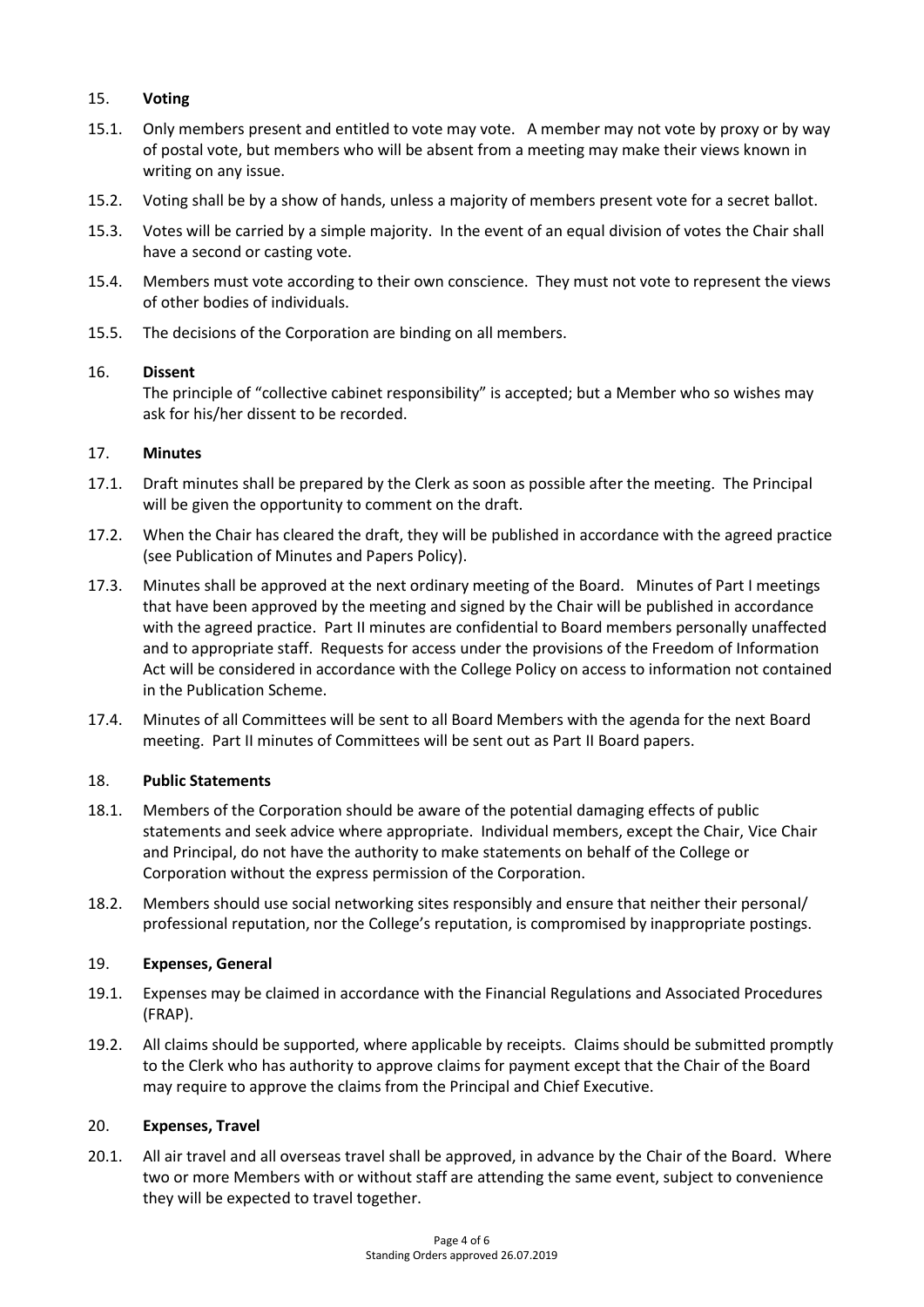20.2. Car mileage allowances shall be paid at the same rates payable to staff.

# 21. **Register of members' Interests**

- 21.1. The Clerk will maintain a register of Members' interests which shall be updated annually.
- 21.2. The Register will be available at all meetings of the Corporation and may be inspected by members of the public at reasonable times.
- 21.3. Where a member has a pecuniary or personal interest in a matter to be discussed, they will draw the Board's attention to the fact at the start of the meeting, whether that interest has been previously registered or not.
- 21.4. Members who have declared an interest in an item under consideration at a meeting may be asked to leave the meeting room for the duration of the consideration.

# 22. **Delegation of Functions/ Chair's Action**

- 22.1. Under the College's Articles of Government the Corporation may delegate powers to the Chair and to the Principal and Chief Executive to act on the Corporation's behalf, excluding those reserved responsibilities explicitly placed upon the Corporation.
- 22.2. No action may be taken by an individual member (except the Chair, or Vice Chair in the absence of the Chair, in the case of urgent action) unless such authority has been delegated formally.
- 22.3. The Chair, or in his/her absence the Vice Chair, is authorised to take routine minor action on behalf of the Corporation between meetings. The circumstances under which the Chair might be required to act include minor action which would not have merited an agenda item and discussion at a Board meeting, for example dealing with routine documents, responding to approaches by external organisations, and agreeing detailed aspects of implementation of matters already agreed by the Board.
- 22.4. The Chair will not normally take action on matters of significance unless explicit delegated authority has been given by the Board. Where action on such matters is judged by the Chair and/or Principal to be too urgent to wait until the next Corporation meeting the Chair would normally be expected to call a special meeting of the Board, if necessary with less than the normal period of notice. However if the delay in calling a special meeting would seriously disadvantage the College the Chair may act, in consultation with the Committee Chairs as appropriate.
- 22.5. The Chair should report the action to the Board at its next ordinary meeting. Such report shall constitute confirmation of the action.
- 22.6. Chairs of committees may take action between meetings of the Committee where they have been given explicit authority to do so. All such action must be reported to the next meeting of the committee.

## 23. **Procedures if it appears that the Corporation may be acting inappropriately or beyond its powers.**

- 23.1. The Clerk is responsible for the administrative support for the governing body's work, for advising on proper procedure, and for intervening when the clerk considers that the Governing Body is acting inappropriately or beyond its powers.
- 23.2. If the Clerk has a concern that the Corporation may be acting inappropriately or beyond its powers he/she will raise that concern in the first instance with the Chair and if necessary with the Vice Chair of the Corporation and/or the Principal, who may request that independent legal or other advice is sought. If as a result it is agreed that the Board will need to reconsider a decision, the Chair will bring this to the attention of the Board as soon as practicable, together with the reasons.
- 23.3. If no solution can be reached and the Clerk considers that the grounds for the original concern still present a threat to the proper Governance of the College, he or she is authorised to take independent legal advice and/or seek advice from the Education and Skills Funding Agency. All